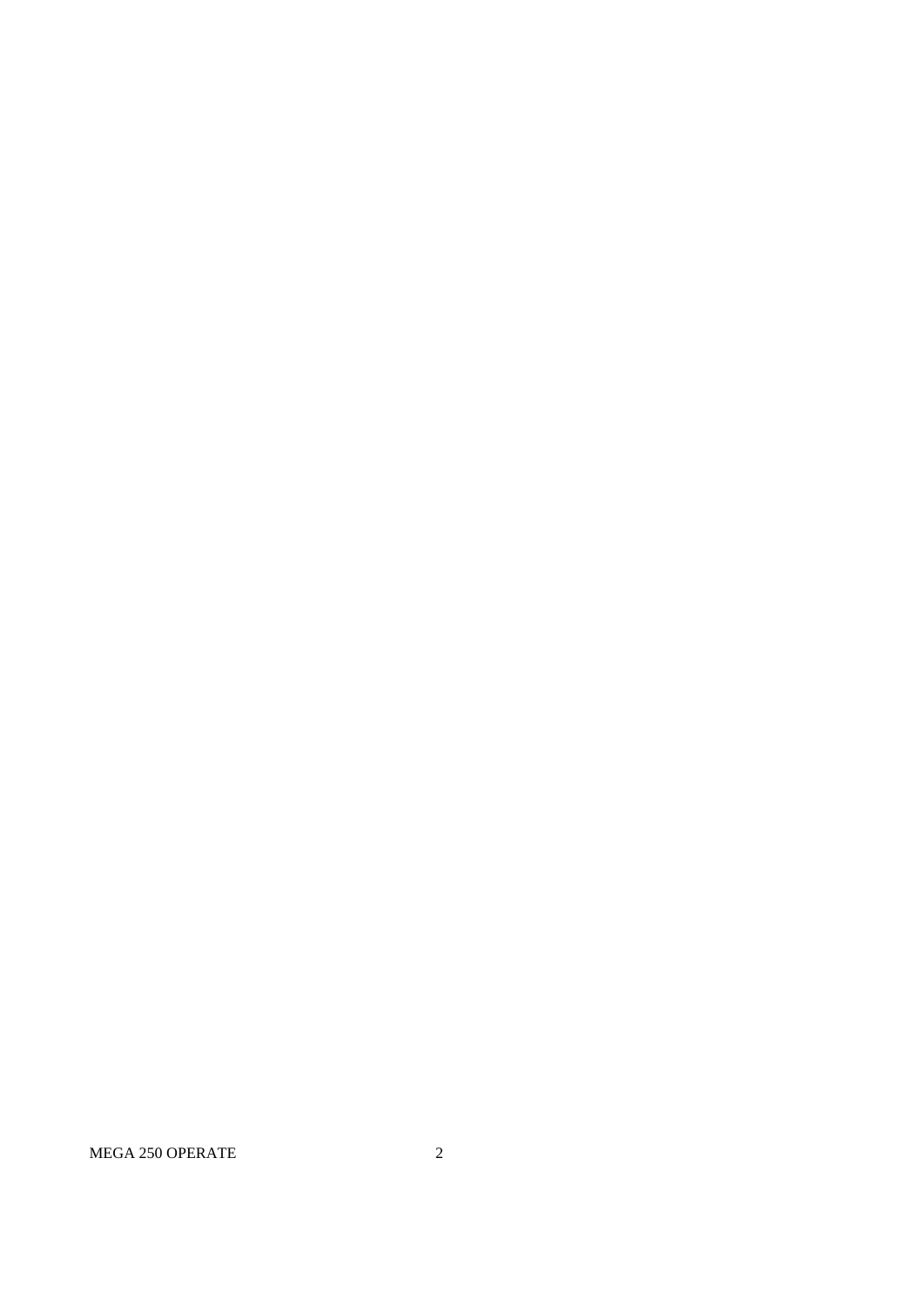## **WARNINGS:**

As with any product that performs automatic functions, there are certain safety precautions that you must practice and be aware of before using device.

- 1. Keep the transmitter out of reach of children.
- 2. Do not leave anyone in the vehicle while running on remote start.
- 3. Alert servicing personnel that the vehicle is equipped with a remote start system.
- 4. Do not start the vehicle by remote while it is in an enclosed area or garage.
- 5. Always apply the parking brake and lock the vehicle as you exit the vehicle.
- 6. Vehicle windows should be rolled up before vehicle is remote started.
- 7. If the unit malfunctions, disconnect the remote start fuse until the problem is resolved.
- 8. Use and operation of this system is the sole responsibility of the vehicle owner or operator.
- 9. Some areas may have local ordinances that prohibit leaving a vehicle running on public streets.

#### **OPERATION: A. REGULAR TRANSMITTER OPERATION:**

| A. ILOVEAR HRABOMI LER VI ERATIOR. |                                       |                              |  |  |  |  |  |  |
|------------------------------------|---------------------------------------|------------------------------|--|--|--|--|--|--|
| <b>Transmitter Button</b>          | <b>System Function</b>                | Remark                       |  |  |  |  |  |  |
|                                    | Lock Doors & Arm System               |                              |  |  |  |  |  |  |
| (3-second)                         | Panic function                        | Press and Hold for 3 seconds |  |  |  |  |  |  |
|                                    | Unlock Doors & Disarm System          |                              |  |  |  |  |  |  |
| $2 - 2$                            | Two Steps Door Unlock & Disarm System | Press twice within 3 seconds |  |  |  |  |  |  |
| . A + →                            | Silent Doors Lock / Unlock            |                              |  |  |  |  |  |  |
| ੇ≤<br>(2-second)                   | Channel 3 (Trunk) Timer Control       | Press and Hold for 2 seconds |  |  |  |  |  |  |
| $\approx$ $\approx$                | Car Locator                           |                              |  |  |  |  |  |  |
| $\mathbf{a} + \mathbf{a}$          | <b>Channel 4 Control Output</b>       |                              |  |  |  |  |  |  |
|                                    | Activate or Turn Off The Remote Start | Press twice within 3 seconds |  |  |  |  |  |  |

## **B. LED display:**

| I FD              | Function        |  |  |  |  |
|-------------------|-----------------|--|--|--|--|
| ∩ff               | <b>Disarmed</b> |  |  |  |  |
| Slow flash        | Armed           |  |  |  |  |
| On (solid)        | Valet Mode      |  |  |  |  |
| CHIRP INDICATORS. |                 |  |  |  |  |

## Chirp | Function | Parking light | Function 1 Chirp | Arm | | 1 Flash | Arm 2 Chirps | Disarm 6 Chirps | Car Locator

## **D. PARKING LIGHT:**

| Parking light | Function                  |  |  |
|---------------|---------------------------|--|--|
| 1 Flash       | Arm                       |  |  |
| 2 Flashes     | Disarm                    |  |  |
| 12 Flashes    | Car Locator               |  |  |
| Constant On   | <b>Under Remote Start</b> |  |  |

## **E. ALARM OPERATING CONDITION:**

|                         | lHorn.   | Parking Light LED |            | <b>Doors</b> | Starter | Dome Light          |
|-------------------------|----------|-------------------|------------|--------------|---------|---------------------|
| 1. Arming               | 1 Chirps | I1 Flash          | Slow Flash | Locking      | Disable |                     |
| 2. Disarming            | 2 Chirps | 2 Flashes         | Off        | Unlocking    |         | Turns on 30 seconds |
| 3. Panic                | Alarming | lFlashes          |            |              |         | <b>Flashes</b>      |
| 4. Car Locator 6 Chirps |          | 12 Flashes        |            |              |         |                     |

## **F. ACTIVE LOCK & ARM:**

1. Press  $\blacksquare$  button on the transmitter.

2. The horn will chirp once and parking light will flash once indicating that the system is now armed. The vehicle doors will lock upon arming when interfaced with the security system.

**SILENT ARMING / DISARMING:** Press  $\bigoplus$  and  $\bigoplus$  buttons at the same time on the transmitter will arm or disarm your security system, No chirp sound will be heard, arm / disarm confirmation will be through the vehicles parking lights only.

## **G. ACTIVE UNLOCK & DISARM:**

1. Press  $\Box$  button on the transmitter.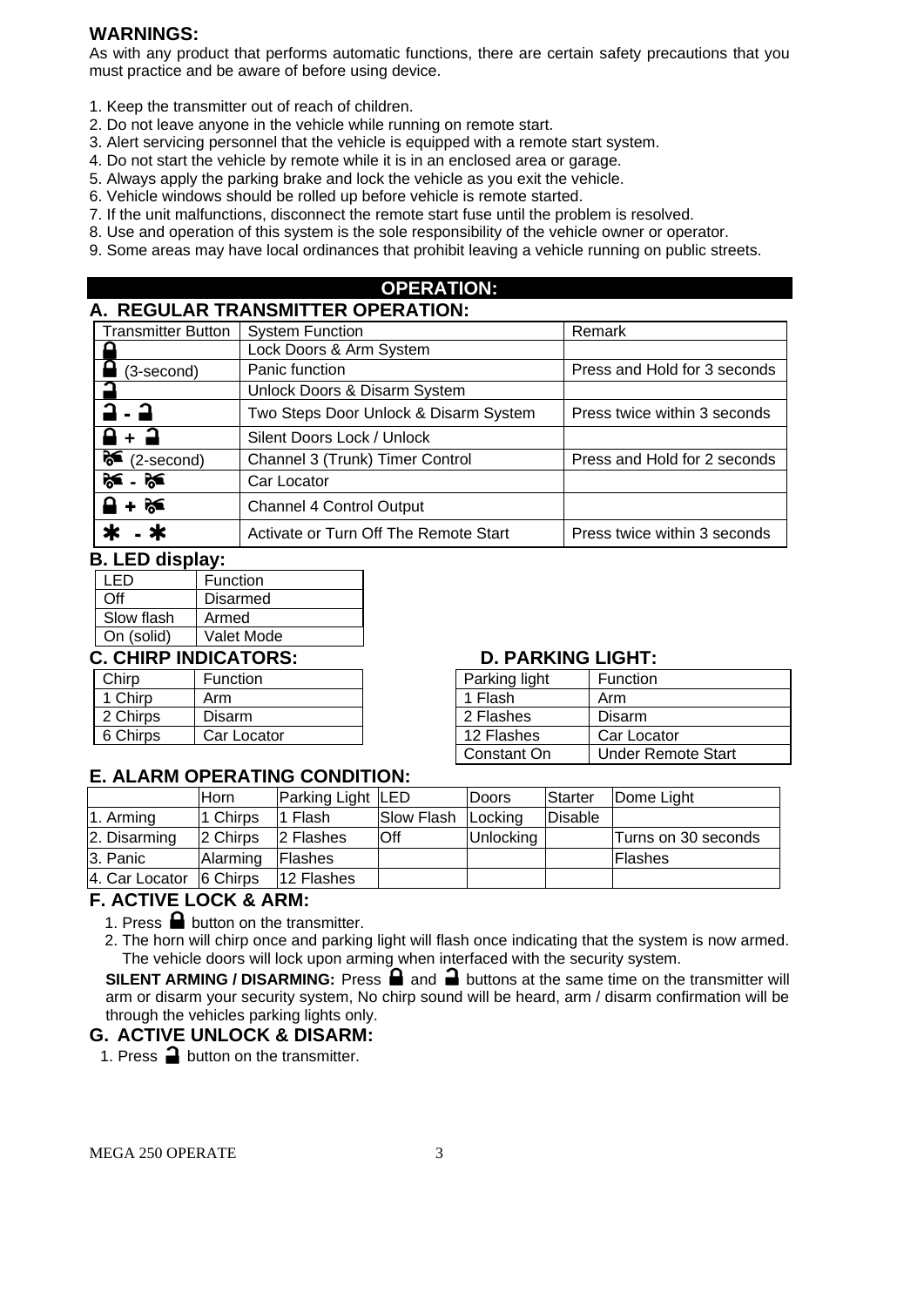2. The horn will chirp twice and parking light will flash twice to indicating that the security system is now disarmed. The vehicle doors will unlock and dome light wills turns on for 30 seconds upon disarming when interfaced with the security system.

**PATHWAY ILLUMINATION** (See Alarm Feature **"I - 2"** Programming): This feature turns the parking light "ON" for 30 seconds upon a unlock signal and for 10 seconds upon the lock signal.

**TWO STEPS DOOR UNLOCK** This feature will independently unlock the drives door only when disarming the security system. Pushing the  $\blacksquare$  button a second time within 3 seconds will unlock the entire vehicle.

## **H. DISARMING WITHOUT A TRANSMITTER**

The Override function may be used if the remote transmitter is lost or inoperative.

- 1. Enter the vehicle and turn the ignition switch to 'ON' position.
- 2. Within 10 seconds push and release the valet switch

The alarm will enter the disarm mode. You can now start and operate the vehicle normally.

## **I. VALET MODE: (System in Disarm or Valet mode)**

The valet switch allows you to temporarily bypass all alarm function, eliminating the need to hand your transmitter to parking attendants or garage mechanics. When the system is in valet mode, all alarm function and remote start function are bypassed, however the remote panic feature and remote door locks will remain operational. To use the valet mode, the system must first be disarmed either by using you remote transmitter, or by operating the Manual override sequence. **Enter Valet Mode:**

- 1. From the disarmed condition, turn the ignition to "ON" position.
- 2. Push and hold valet switch for 2 seconds until the LED turns on. The LED wills remain on as long as the system is in 'valet mode'.

#### **Exit Valet Mode:**

- 1. Return to normal operation, turn ignition 'on'.
- 2. Push and hold valet switch for 2 seconds, The LED wills turns off indicate the system are exiting the valet mode.

## **J. PANIC FUNCTION:**

The transmitter can be used as a remote panic switch to manually trigger the alarm in case emergency.

- 1. Press and hold the  $\blacksquare$  button for 3 second. The alarm will immediately sound.
- 2. During panic mode, the normal function of this transmitter button will be suspended. The  $\blacksquare$  and

**I** buttons can be used to lock and unlock the doors (if the option is installed), however once the button is pressed, the vehicle's starter disable device, (where installed) will be enable allowing the vehicle to start.

- 3. To stop the alarm, press and hold  $\bigoplus$  or  $\bigoplus$  button on the transmitter again for 3 seconds. Also if any transmitter buttons other than  $\blacksquare$  or  $\blacksquare$  button is pressed and released, the panic mode will be turned off immediately.
- 4. If the button is not pressed, the alarm will automatically stop after 30 seconds.

## **K. DOME LIGHT CONVENIENCE DELAY & SUPERVISION**

The alarm with a unique feature which will turn on your vehicle dome light as following:

- 1. Upon disarming, the interior lights will remain on for 30 seconds.
- 2. If the vehicle is intruded, the interior light will flash for the same duration as the siren.

Note: Turn on the ignition switch or arm the alarm will turn off the dome light.

#### **L. IGNITION CONTROL DOOR LOCKS.** (See Alarm Feature **II – 2** Programming).

If the vehicles door locks have been interfaced to the security system, the system will automatically lock the vehicle's doors when the ignition is turned "ON" and /or unlock the vehicle's doors when the ignition is turned "OFF".

## **M. CHANNEL 3 (TRUNK RELEASE) OUTPUT**

Press and hold  $\mathcal{F}$  button on transmitter for two seconds to remote control the trunk release or other electric devices.

## **N. CHANNEL 4 OUTPUT** (See Alarm Feature **I – 4/5** Programming)

Press  $\Box$  and  $\triangleright$  buttons at the same time to remote control the optional electrical device. The device will 'on' when the button(s) press continuously, and 'off' when the button(s) released.

## **O. CAR LOCATOR**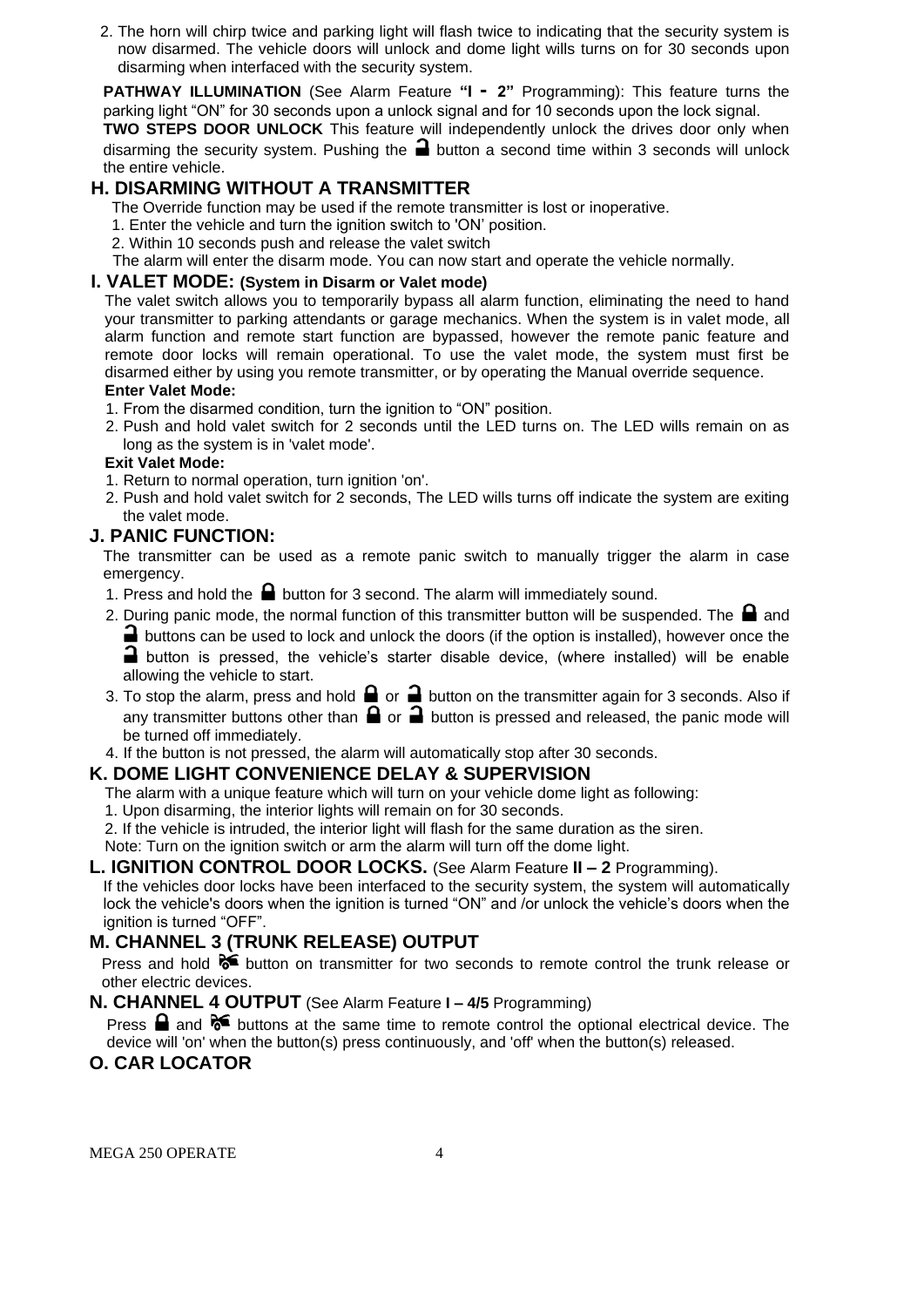Press  $\delta$  button twice with 3 seconds to active car locator function. The horn will chirp 6 times. The parking light will flash 12 times, for you to easily locate your car.

## **REMOTE START OPERATION:**

## **A. TO REMOTE START THE VEHICLE:**

When you want to start your vehicle,

- 1. Press  $*$  button twice on the transmitter.
- 2. The parking light will activate to indicate the remote start received the signal.
- 3. The engine will start approximately 5 seconds.
- 4. Once the engine is running, after couple seconds the parking light will turn on again and climate controls will activate and adjust the vehicles interior temperature to your preset setting.

5. The vehicle will run for 5 to 30 minute cycle and automatically shut down.

NOTE:

The Remote Start Unit will not start the vehicle if any one of the following conditions exists:

1. The hood is opened.

- 2. The brake pedal is pressed.
- 3. Move the optional remote start enable toggle switch to OFF position. (If installed)

4. The gear selector is in any gear other then "PARK" or "NEUTRAL"

**SAFE START (Child safety mode)** (See Start Feature **I – 5** Programming.)

Factory defaults setting to press the  $*$  button twice on the transmitter to start the vehicle. Programming this feature to eliminate an accidental remote start, when kids enter this transmitter, it enquires:

The user presses the transmitter  $\blacksquare$  and  $\clubsuit$  buttons at the same time to start the vehicle.

## **B. TO TURN OFF THE REMOTE START:**

When the engine is running (by remote start), if you want to stop it,

- 1. Press  $*$  button twice on the transmitter
- 2. Move the optional remote start enable toggle switch to OFF position. (If installed)
- 3. Press the brake pedal

The vehicle will shut down and turn off the parking light to indicate engine stopped.

## **C. TO OPERATE THE VEHICLE WHILE RUNNING ON THE REMOTE START:**

To operate the vehicle while running on the remote start.

1. Insert the ignition key and turn it to "ON" (not the start) position.

2. Press the brake pedal.

Note: If the brake pedal is pressed before the key is in the ON position, the engine will shut down.

## **D. TEMPORARY STOP FEATURE:**

This feature allows the vehicle to remain running after the key has been removed from the ignition. This feature is useful for occasions when you wish to exit and lock the vehicle for short periods of time, but would like to leave the motor running and the climate control on.

1.Before turning off the engine, press  $\bigstar$  button twice on the transmitter and the LED indicator will flash 3

times to confirm enter.

2.Turn the ignition key to OFF position. (The engine will stay running.)

3.The engine will run until the pre-programmed time elapsed or shutdown input is received.

#### **E. TURBO TIMER MODE:** (See Start Feature **"I - 6"** Programming)

Turbo timer mode keeps the engine running after arriving at you destination for a programmable period of 1/ 3 or 5 minutes, This allows the system's time to conveniently cool down the turbo after you have left the vehicle. To activate:

- 1. While engine is running, place the transmission gear in the park position and pull up the hand brake.
- 2. Before turning off the engine, press and release  $\blacksquare$  and  $\blacktriangleright$  buttons at the same time.
- -- The parking light wills turn on to indicate the remote start has entered turbo charge mode. --
- 3. Pull off the "Ignition Key" from the key cylinder. -- Engine keeps running. --
- **4. Exit and secure the vehicle.**

**-- Engine continues running until the pre-programmed time elapsed. --**

## **F. TIMER START:**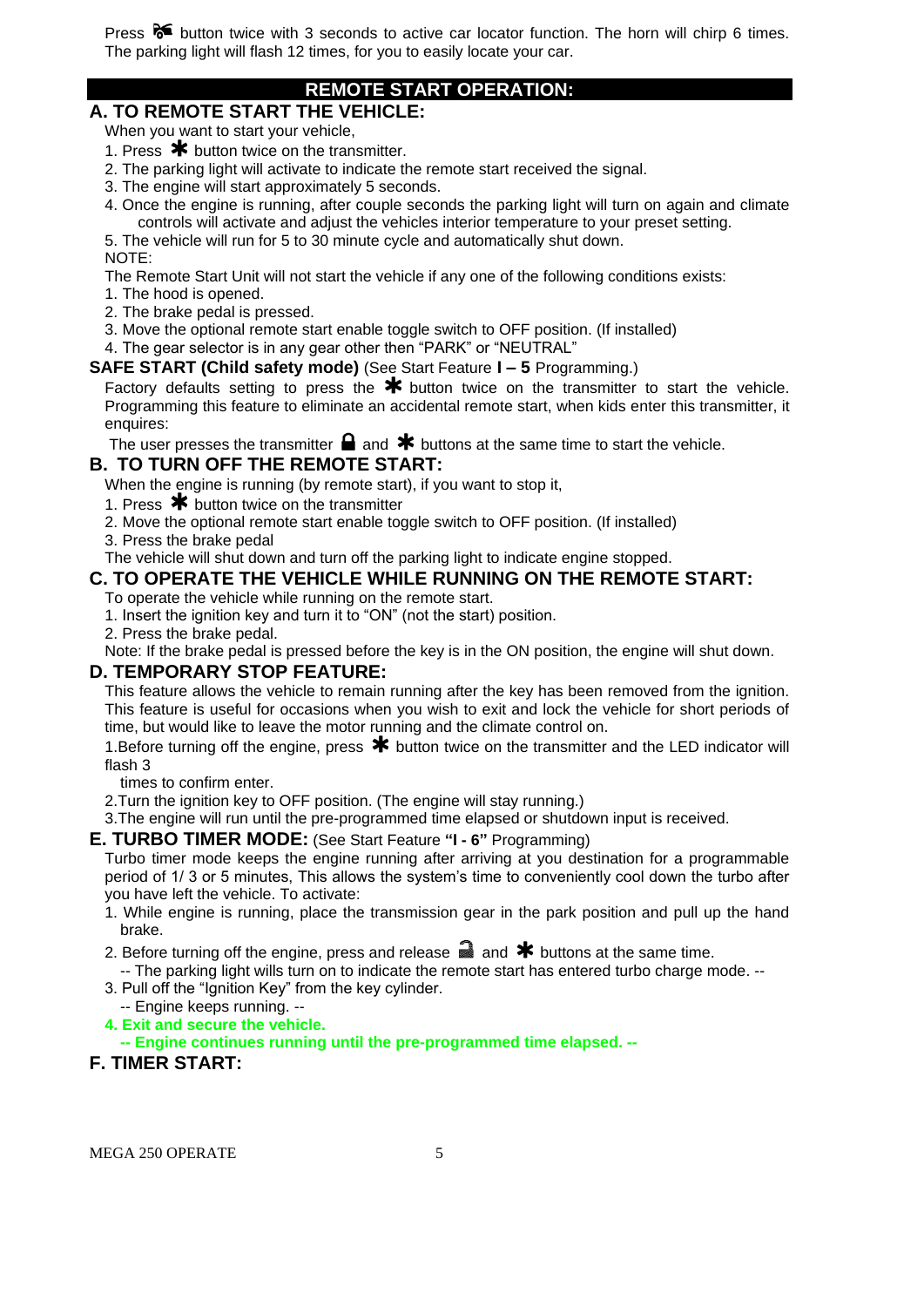This unit can be programmed to start and run the engine every 3 (2) hours. The engine will run for the programmed run time and then shut down.

**IMPORTANT**: Timer Start should be used only in open areas, never start and run the vehicle in on enclosed space as a garage or carport.

**3 (2) hours timer start:** This feature is design for an extreme cold climate usage. The system will auto start the vehicle every 3 (2) hours, to prevent engine freezing and hard to start. A MAXIMUM OF SIX CYCLES CAN OCCUR.

#### **ENTER:**

- 1. Press  $\bigstar$  button twice to remote start the vehicle. As soon as the vehicle is running and the parking light have turned on or flashing.
- 2. Immediately depress  $\delta$  button once, within 2 seconds
- 3. Rapidly depresses  $*$  button. The parking light will flash (3) times. The siren or horn chirps (3) times. The vehicle is now programmed to start every 3 (2) hours.

4. Press the brake pedal to stop the vehicle running.

#### **Exit the timer start:**

Timer start can be exited manually as follows:

1. Make sure the remote start system is not operating the engine.

2. Turn the ignition on. The LED and parking light will flash (4) times. The siren or horn chirps (4) times.

Or

- 1. Press  $\bigstar$  button twice to remote start the vehicle. As soon as the vehicle is running and the parking light have turned on or flashing.
- 2. Immediately depress  $\delta$  button then press and hold  $*$  button for 2 seconds. The parking light will flash (4) times. The siren or horn chirps (4) times. The vehicle is no longer programmed to start automatically.

#### **G. SHUT-DOWN INPUT FOR REMOTE STARTER:**

If any of the following conditions exist while the system is operating, the engine will not start or will shut down immediately:

- 1. The hood is opened.
- 2. The brake pedal is pressed.
- 3. Move the optional remote start enable toggle switch to OFF position. (If installed)
- 4. Engine is over-revved. {"Tachometer checking type" only}
- 5. The pre-programmed run time (5 /10 / 20 / 30 minutes) has elapsed.
- 6. Press  $*$  button twice on the transmitter.

7. The vehicle refused to start running after {3} unsuccessful attempts.

#### **H. DISABLING THE REMOTE START SYSTEM:** (If installed)

This feature allows your system's remote start unit to be temporarily disabled to prevent the vehicle from being remote started accidentally. This feature is useful if the vehicle is being serviced or stored in an enclosed area. To disable the remote start, move the optional remote start enable toggle switch to the OFF position.